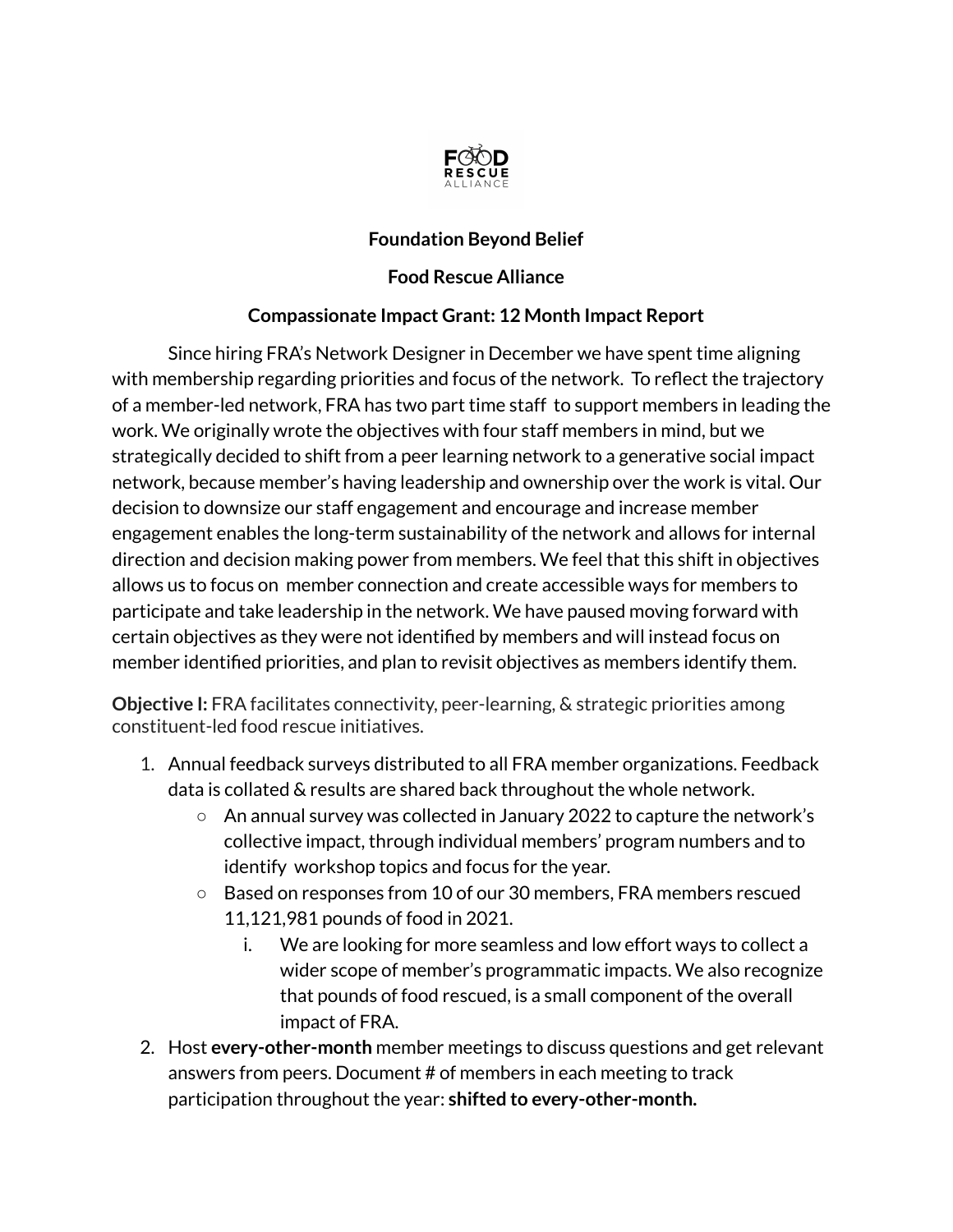- Monthly member meetings were temporarily paused during the staff transition from September - November. Members coordinated and facilitated a member meeting in December, which was completely member-led.
- In 2022 the regular bi-monthly member meetings have resumed and participation has ranged from 6-12 members in each meeting.
- The focus of member meetings is to facilitate connection and create opportunities for member's to take on leadership roles.
- $\circ$  In the January meeting members' identified action team topics that they would like to explore more together and ways that members can collaborate towards collective action, which will be the focus of future meetings.
- Moving forward, our goal is for members to have leadership roles during each meeting, including facilitating pieces of the meeting or supporting with developing the agenda.
- Meetings are occurring on a every other month schedule, alternating with member workshops. We have found that this structure works best and opens up more time for members to engage in other network activities and work, in addition to attending meetings.
- 3. Hold every-other-month workshop webinars. Track # of participants & and gather feedback in post-webinar surveys.
	- During the staff transition, from September November, workshops were paused.
	- Members identified workshop topics for 2022 and workshops resumed in January. Half of the workshops will be facilitated by member organizations.
	- An average of 15 members have attended workshops in 2022.
- 4. Host every-other-month meetings centered around understanding members needs, wants and hopes for membership. Capture needs/feedback through interactive activities: **Incorporated within existing activities.**
	- We have shifted this goal and incorporated it within existing meetings and connections with members, in order to honor and preserve members capacity.
	- In our January meeting we built on and synthesized much of the prior work the network had done around collective visioning in 2022.
	- Additionally, the Network Designer collected feedback around member's vision for the network, from 18 members within individual check ins.
	- Moving forward member meetings will focus on collective action and putting into practice much of the visioning work members lead in 2020 and 2021.
- 5. Host open platform (via Slack application & e-mail listserv) for members to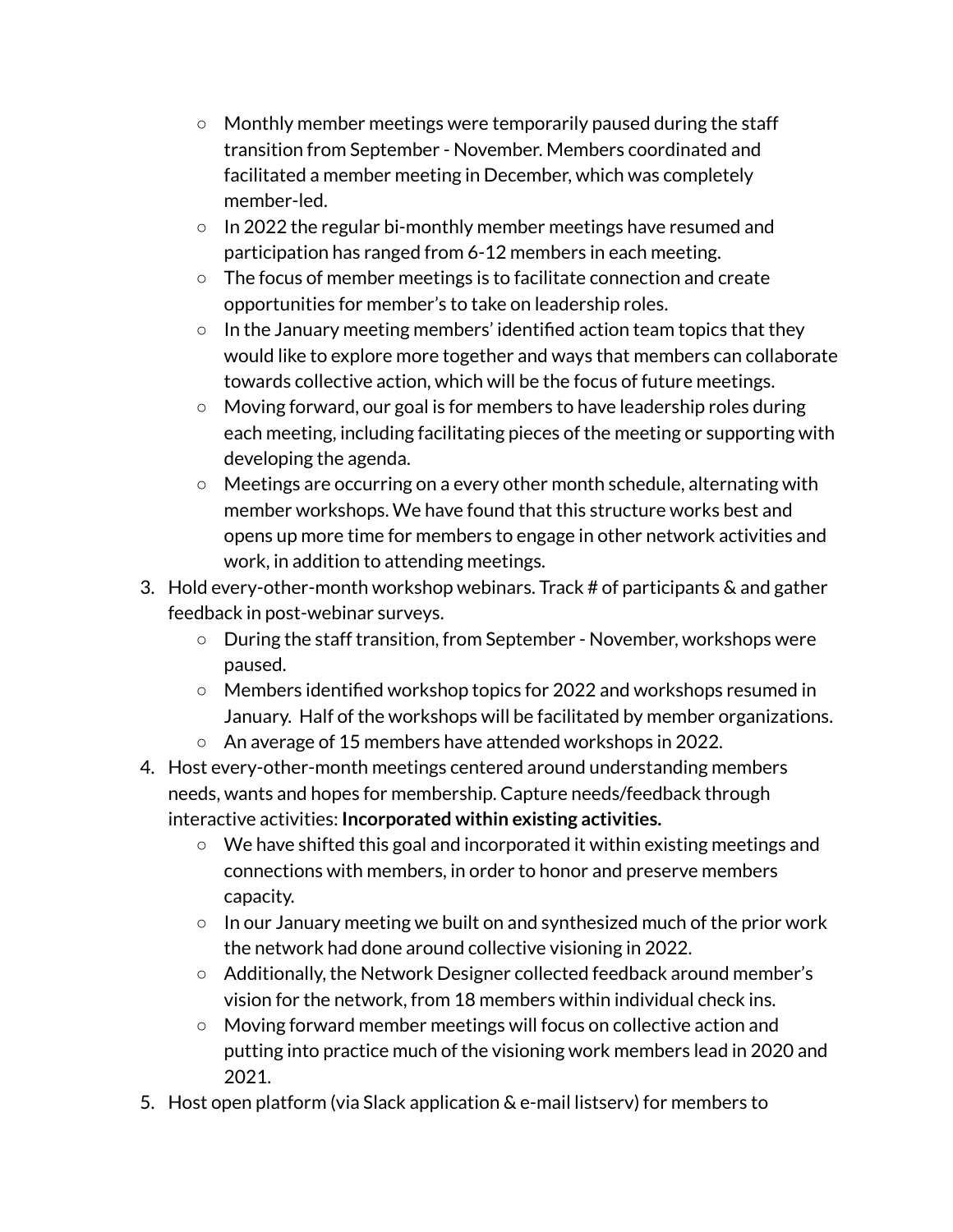evaluate, share, & receive peer-feedback on best practices in food recovery. Members share information and experiences, synthesize it, then share it back to the whole network. Organizers track the frequency with which platforms are used to establish efficacy of platforms.

- Members continue to engage and connect with members to share resources within slack and the email listserv.
- $\circ$  In an effort to support member leadership our goal is to allow members to lead engagement on these platforms, and use the platform to engage that best meets their needs.
- Members have engaged around 40 topics and made connections across slack and the listserve so far in 2022.
- 6. Create and circulate a member directory and a quarterly newsletter that spreads the news of what members are doing (e.g. milestones, developments, calls for action, etc.): **Paused.**
	- Member directory created and circulated in 2021.
	- $\circ$  We have incorporated newsletter updates into existing emails, in order to utilize existing platforms to disseminate information and to streamline network communications.
- 7. FRA organizers offer one-on-one consulting. Track # of consulting sessions, and type of sessions (e.g.- volunteer support, development support, etc.).
	- $\circ$  In 2022 we have onboarded one new FRA member, and have had two consulting sessions with the member.
- 8. Connect members strategically (e.g. 2 members who don't know each other, active members to less active members, members in the same state or regional area working toward a common goal). Track # of member connections, and # of working groups created.
	- We are focusing on building member connection points through drop in sessions where members can connect and ask each other questions and share resources. The goal is for these more informal meetings to provide an avenue to facilitate connections between members organically.
- 9. Track comprehensive member information in FRA member profile database. Includes quantitative information (e.g. Track # of pounds of food, # of people served, & # of volunteers engaged annually by member organizations) and qualitative information (e.g. Where is support needed, Expertise that can be shared through the network, etc.)
	- $\circ$  We collect member information including individual organization's program numbers through an annual survey. We also began tracking qualitative information regarding member connections and leadership within the network this year.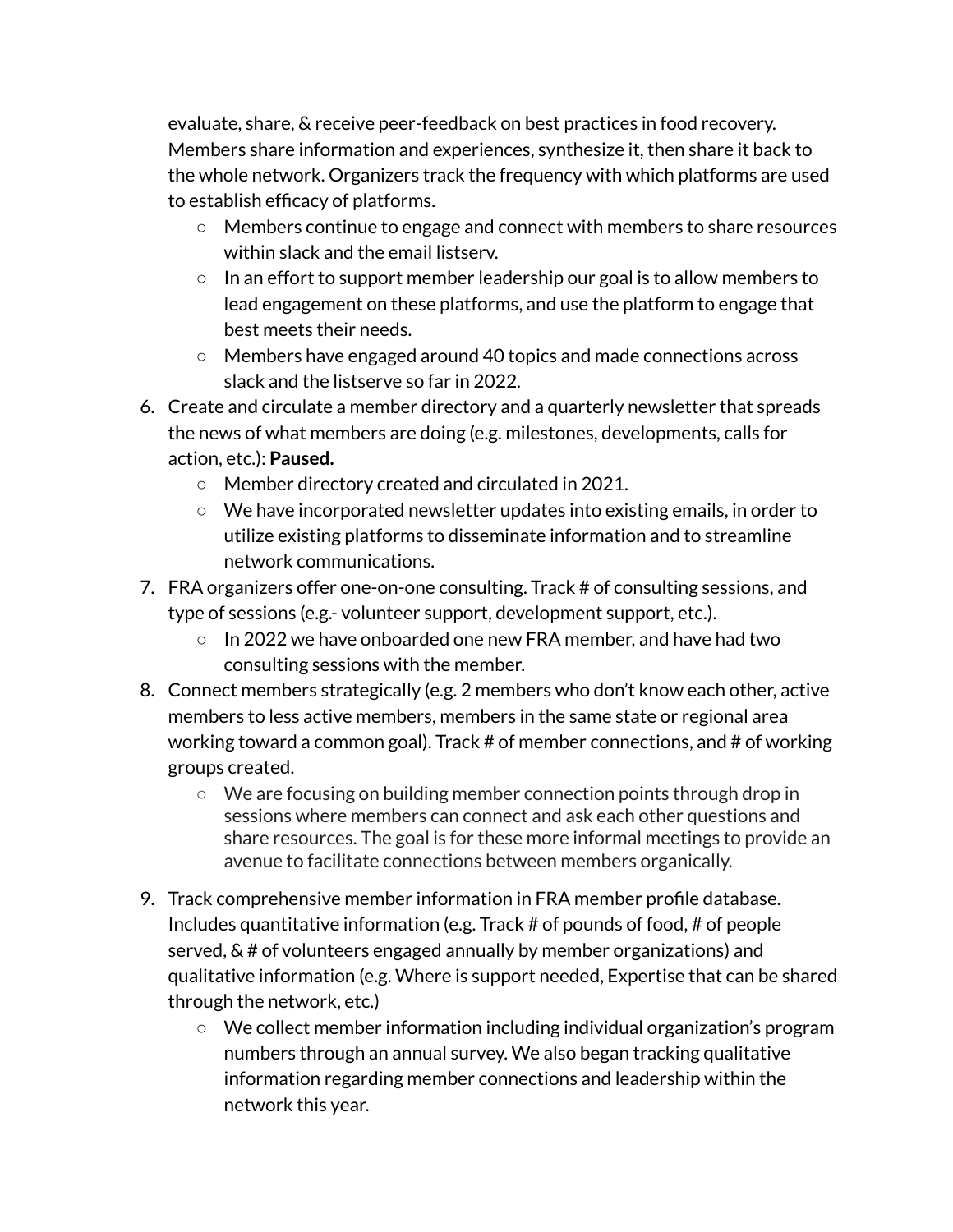- 10.Devise, curate & manage an open, web-based resource-sharing hub for community-based food rescues. Track the use of hub by FRA members, & how often new resources are shared: **Paused.**
	- We are pausing this objective for now to focus on ensuring existing resource sharing platforms are accessible to members. Members currently have access to and support in maintaining a shared google drive, with documents and resources applicable to food rescue.
	- We plan to collect feedback on member's interest in utilizing a different platform and barriers to accessing current document sharing. We will reassess this objective if members' identify it as an area of interest.
- 11.Roll-out FRA social media strategy. Document platform-specific, process-oriented goals (e.g. post frequency, engaging with other accounts, content themes): **Paused.**
	- $\circ$  We have paused this due to the network's priorities, and will resume when members are interested in taking leadership and managing FRA's social media engagement.
- 12.Onboard new membership organizations through an evaluative rubric that prioritizes organizations that are (1) BIPOC-led, (2) led by people who have experienced food insecurity, (3) based in the Southeast United States, and/or (4) co-located in the regions of existing FRA members. Additional considerations include (1) Affiliations, (2) Type of food rescue model, (3) Age of organization. Track # of new organizations onboarded each year.
	- $\circ$  We are currently not actively outreaching to new members, to focus on internal alignment. It is not a goal to grow the network currently, as we feel that internal alignment and connection is a priority, before we can bring others into the network. We hope to bring on new members as existing members are aligned on the network's values and vision.
	- $\circ$  We have onboarded 1 new member so far this year, who has a strong racial justice lens and is in a region with existing FRA members.
- 13.Roll-out new member outreach plan. Track # of organizations to reach out to, # of calls/emails made, # of organizations that fill out membership application, & # of organizations that become FRA members. Track separately for active and passive outreach: **Temporarily paused**.
	- $\circ$  We have paused this, as we mentioned above, to focus on alignment and connection between existing members.
- 14.Engage members in conducting an annual operating planning process in which members identify shared vision, objectives, opportunities. Track # of organizations that participate.
	- Have begun this process through collective visioning with members in 2021,